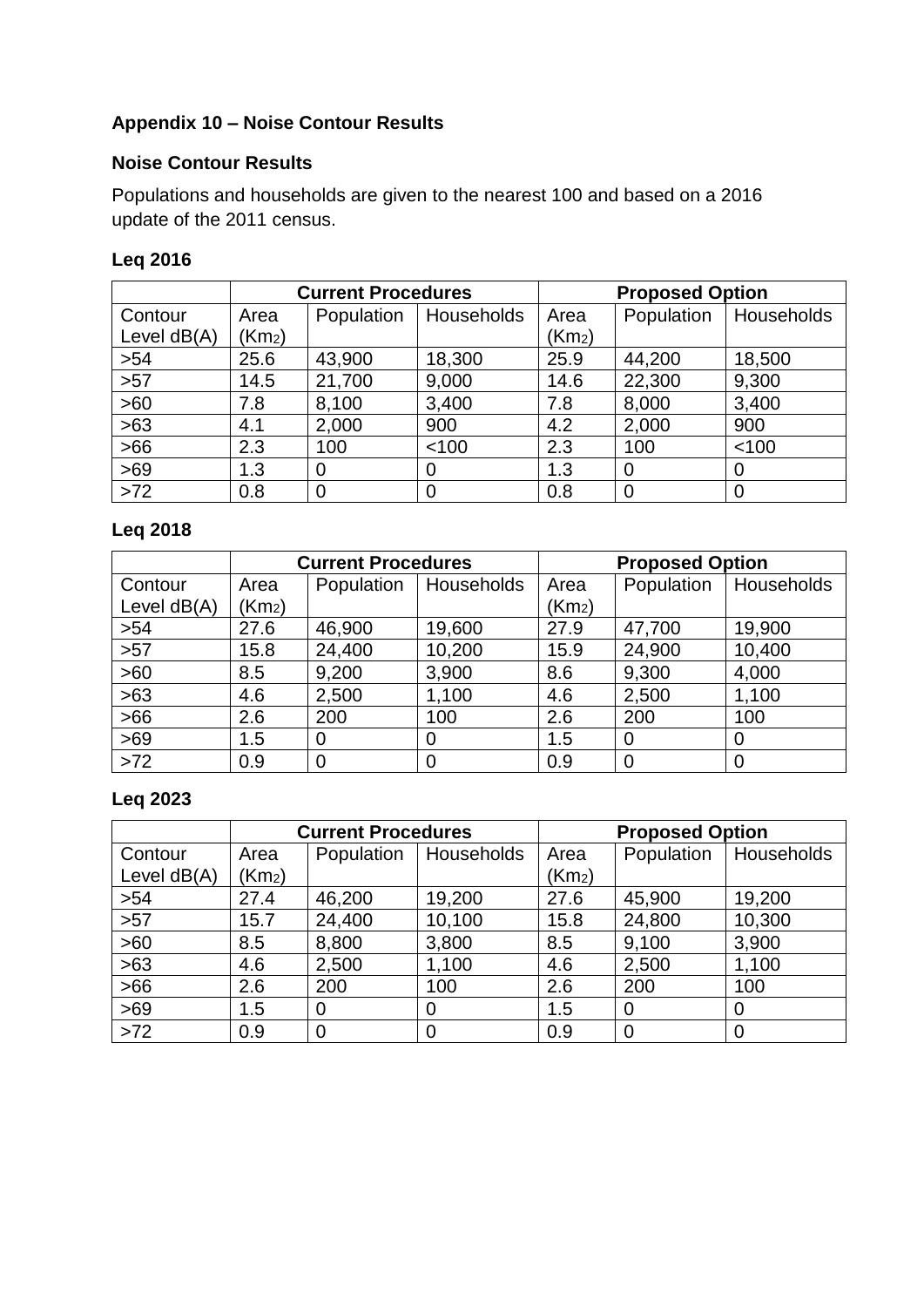# **SEL Footprints**

Estimated areas, populations and households within Runway 33 departure SEL footprints for the A321 with EAV321V engines (most frequent type)

| <b>Runway 33 SIDs</b>              | <b>SEL</b><br>(dBA) | Area (km2) | <b>Population</b> | <b>Households</b> |
|------------------------------------|---------------------|------------|-------------------|-------------------|
| Southbound<br>(current)            | 90                  | 3.3        | 3,700             | 1,600             |
| <b>TRENT</b> (current)             | 90<br>3.3<br>3,600  |            |                   | 1,500             |
| <b>MOSUN</b> (current)             | 90                  | 3.3        | 3,700             | 1,600             |
| Proposed<br>Southbound             | 90                  | 3.3        | 3,700             | 1,600             |
| Proposed BIMBA<br>(replaces TRENT) | 90                  | 3.2        | 3,300             | 1,400             |
| <b>Proposed MOSUN</b>              | 90                  | 3.3        | 3,600             | 1,500             |